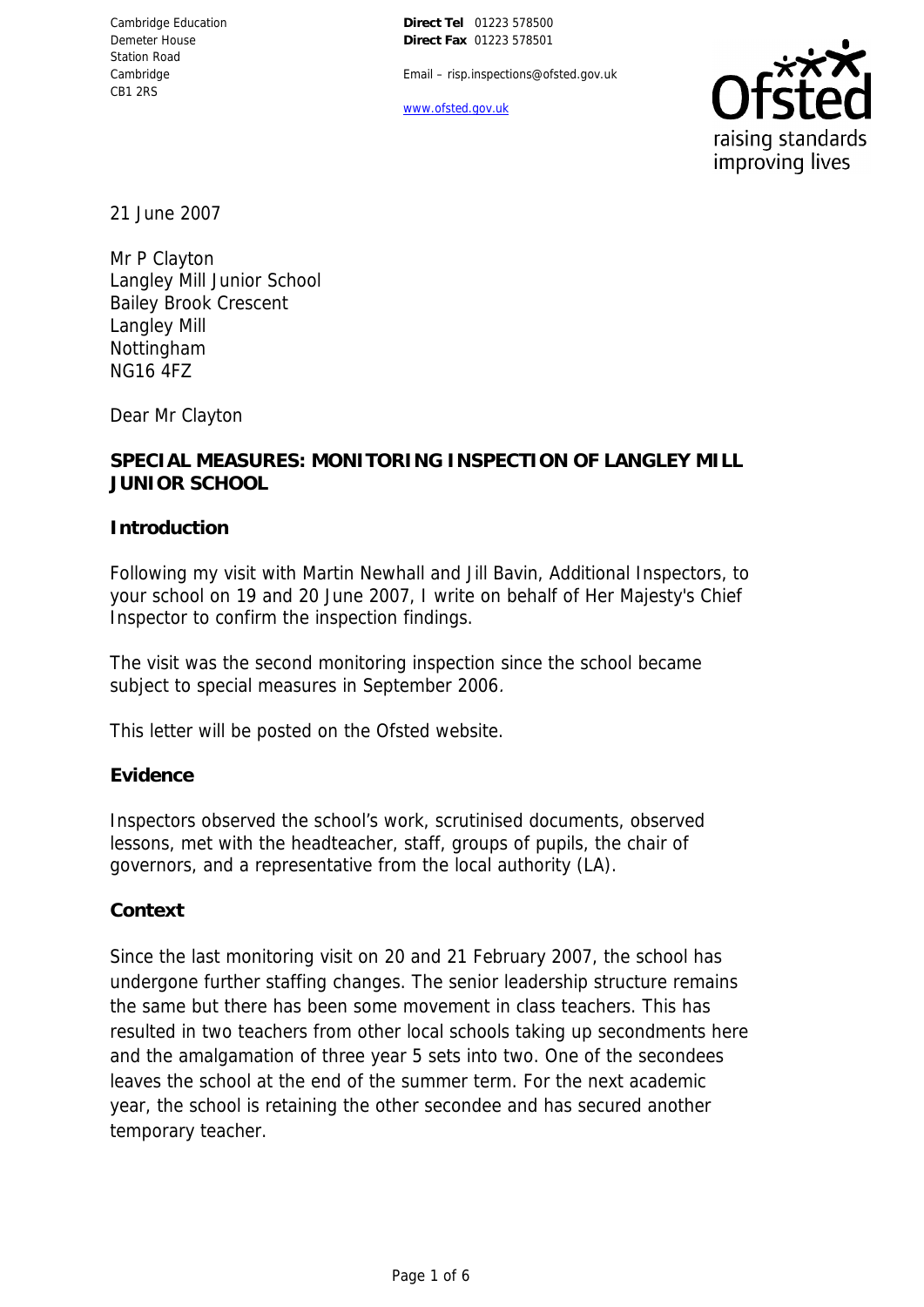

The school continues to receive extensive support from a number of LA advisors. The school has now increased the amount of teaching time pupils receive by reducing the lunchtime by 15 minutes each day. To improve attendance, an educational welfare officer works in school one day each week with children who do not attend often enough and their families.

## **Achievement and standards**

Pupils' standards of work and the progress that they make continue to be inadequate. Learning and progress are inconsistent across the school and the ongoing legacy of underachievement remains. Where the quality of teaching is good, pupils are making good progress and achieving well. Girls still achieve less well than boys. Performance data is not used rigorously enough to shape planning and teaching to ensure that pupils make enough progress. The teacher assessments for the current Year 6 pupils indicate a drop in standards from 2006 and that pupils have made too little progress since they took the Year 2 tests. Progress in reading across the school is broadly satisfactory. The main areas of concern are pupils' achievement in mathematics in all year groups and the progress made by the youngest pupils in school.

Progress on the areas for improvement identified by the inspection in September 2006:

 Raise standards, particularly for the girls, in reading, mathematics and science **–** inadequate progress

**Personal development and well-being**

Pupils' personal development is satisfactory and has improved further since the previous monitoring visit. They enjoy lessons in some subjects more than before because they find the work harder and more interesting – for example when using games in literacy and when conducting experiments in science. They enjoy mathematics less, where sometimes they are not challenged enough. They confirm that they have more chances to participate actively in lessons than previously, but they are still too overly-directed by adults. Pupils appreciate newly introduced systems for evaluating their own learning which they share with their teachers. The school has recently provided play equipment for pupils to use at lunch time. This has been a popular move and has improved pupils' behaviour in the playground.

There is now a properly managed system for tracking pupils' attendance. Rates of attendance at 94.1% overall have risen and are now much closer to the national average. Nevertheless, the rates of absence in Year 3 remain too high, and girls still do not attend as regularly as boys throughout the school.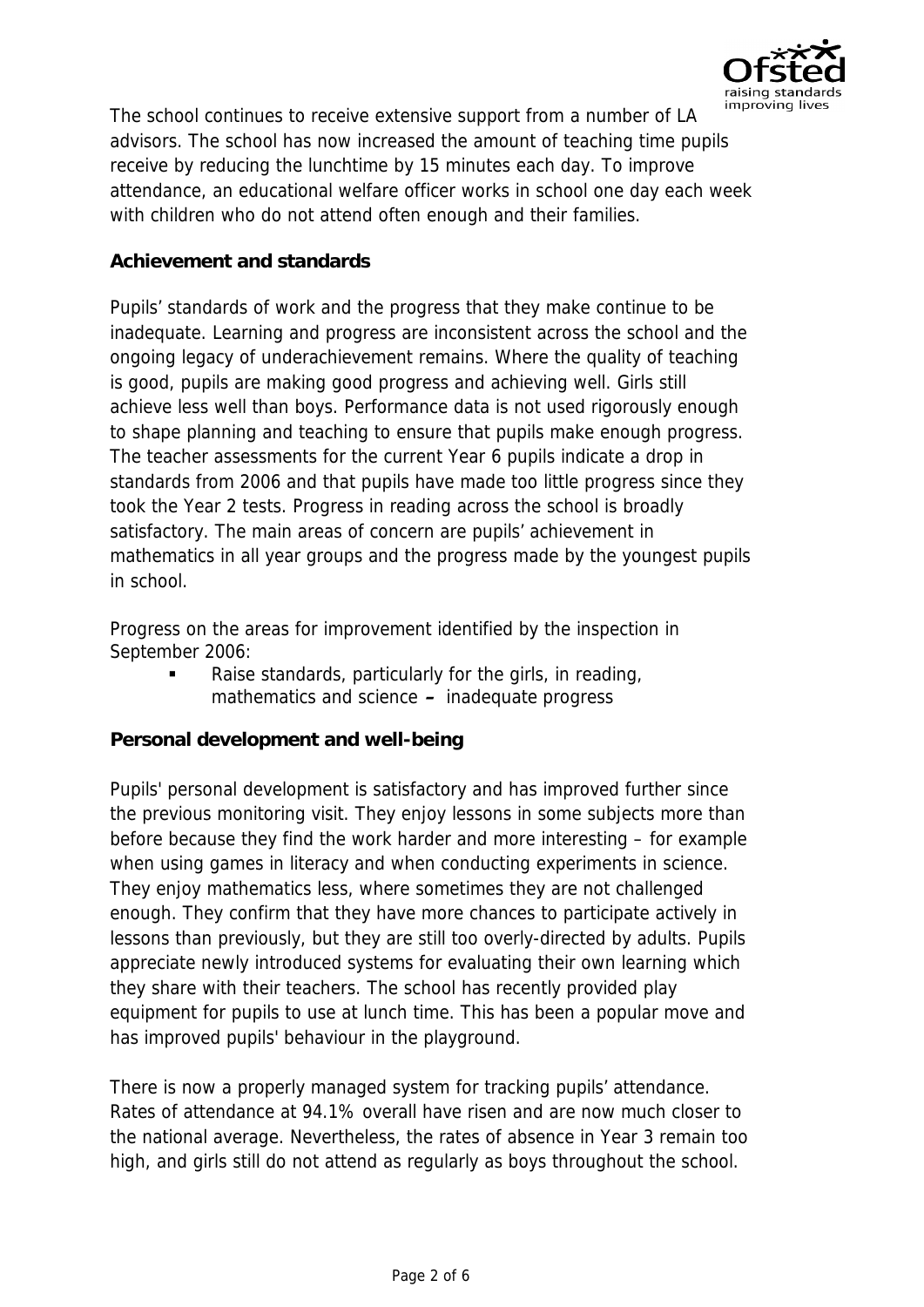

Progress on the areas for improvement identified by the inspection in September 2006:

 Take stringent measures to improve pupils' attendance – satisfactory progress

# **Quality of provision**

The quality of teaching and learning remains inadequate overall. Too much teaching remains inadequate or only just satisfactory. The assessment coordinator has regular meetings with class teachers to discuss the progress of pupils in individual classes. This is good practice. However, the use of assessment data to plan lessons effectively and to ensure that work is well matched to the needs and abilities of pupils is still inadequate. Only a minority of lessons provide a stimulating and demanding range of learning activities that captivate and then sustain the interest of the pupils. Pupils' involvement in learning, through the use of questioning and children sharing their ideas with each other as 'talk partners,' is now a more regular feature of lessons, but not enough is done to develop pupils as independent learners. Where teaching is most effective, expectations are high, tasks are exciting and relevant, and incisive questioning keeps pupils on their toes and ensures that their learning is continually checked. As a result, pupils enjoy the lessons more and make better progress. However, there remain too many lessons where expectations of what pupils can achieve are not high enough.

At the time of the initial inspection the amount of direct teaching time was short of that recommended nationally. This now meets requirements. The school has begun to monitor how much time it is spending on each subject; however literacy, numeracy and information and communication technology (ICT) are not used enough in other subjects. Increased time for science allows for more practical work to be undertaken in lessons. All subjects are now routinely planned to include learning objectives and, in a proportion of lessons in core subjects, plans identify modified work to suit pupils with different needs. This is rarely the case in foundation subjects.

The marking of pupils' work remains inconsistent because this is not sufficiently guided by a comprehensive policy that makes expectations clear in all subjects. Where there is clarity in guidance, this is still not adhered to by all staff. Consequently, pupils do not know which are the strong features of their work and how to address any shortcomings. They are also misguided by teachers praising work of an unacceptable standard.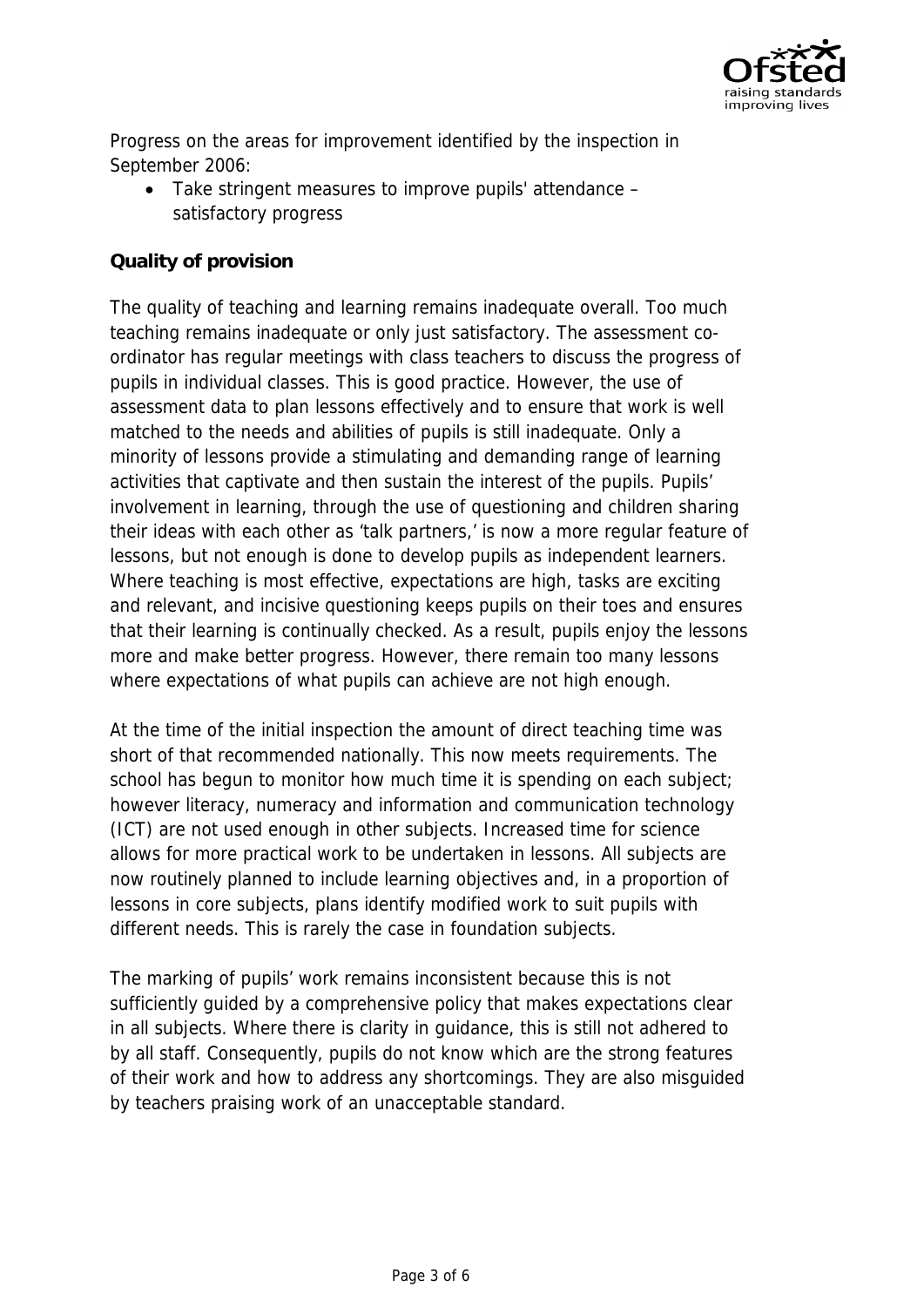

Teachers continue to manage pupils well and therefore, in the majority of lessons, pupils behave well. Previous strengths in supporting hearing impaired pupils and those with learning difficulties and disabilities have been maintained.

Progress on the areas for improvement identified by the inspection in September 2006:

- Improve teaching, the use of assessment, raising expectations of what pupils can achieve, and ensuring that teaching time meets the recommended requirements **–** inadequate progress
- **•** Develop the pupils' independent learning and involve them in their lessons **–** inadequate progress

**Leadership and management**

Staffing remains fragile at the school, but this has currently been secured for the forthcoming academic year. The amalgamation of three year 5 sets into two has in many ways been successful and staff work effectively as a team across this year group. The acting deputy headteacher is continuing to contribute well to the direction of the school, including helping to prioritise the action plan. The school has also received good commitment and support from the remaining leadership team. There is still a gap in co-ordinating ICT across the school and no plans as yet for a permanent member of staff to take on this role.

The local authority has supported the school in trying to improve the quality of teaching. However, the quality of teaching remains much the same as it was at the last monitoring visit. The leadership team have monitored lessons and lesson planning, but this has had very little impact on improving teaching and learning by ensuring that principles of good practice are consistently adopted and that pupils' independent learning in lessons is worthwhile to their progress.

The school now has plentiful data available as systems are in place to regularly track pupils' progress. There has been little impact of better assessment on improving writing, mathematics or on girls' achievement overall. There remains some variation between the teacher assessments and the levels actually achieved. Work has not been sufficiently moderated and pupils do not understand the level they are working towards or how to get there. Not enough thought has been given to pupils accessing ICT across the curriculum.

The leadership team and governors, working in conjunction with the local authority, have accurately identified where improvement needs to be embedded, and further areas for immediate and sustained development. Some new strategies are securely in place and there is satisfactory progress in two of the areas for improvement identified at the initial inspection. The school has not made sufficient progress overall. Staff are implementing some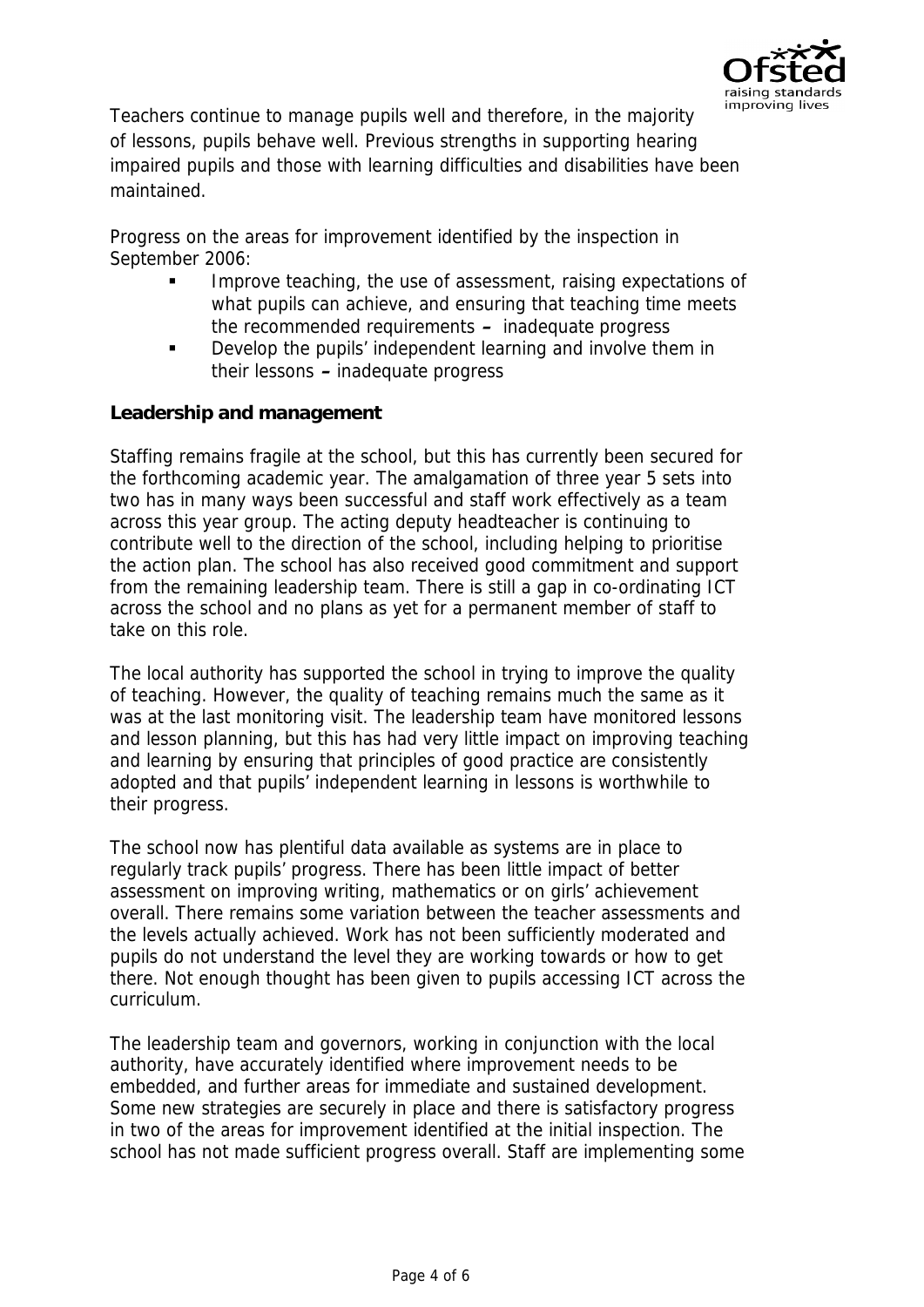

of the necessary actions, but this is not always monitored by the school effectively to inform school improvement. Consequently, action taken has had very limited impact on raising standards and achievement or improving the quality of teaching and learning. Senior leaders realise the significance of their role in raising standards and modelling by example, but require further support to enable them to do this.

The governing body is making effective progress in understanding its role and in more rigorously challenging the school and holding the school to account. It has received further training and support and has begun to take a more strategic overview of the future direction and organisation of the school. There is now a thorough system of risk assessment carried out and the school now complies with recent safeguarding guidance.

Progress on the areas for improvement identified by the inspection in September 2006:

- Improve the leadership and management so that there is an energetic drive for raising standards, rigorous monitoring of the provision and focussed strategic planning that tackles all weaknesses rapidly **–** inadequate progress
- **Ensure that the school takes account of all statutory** requirements for health and safety **–** satisfactory progress

## **External support**

The external support provided for the school by the LA has been increased further since the last monitoring visit. The LA works hard to continue to help the school to identify, and remain focussed on, the key areas for improvement. The LA recognises that the quality of teaching and learning and school leadership remain major priorities for improvement. The school continues to take part in the intensified support programme (ISP). It is disappointing that, whilst the level of support from the LA has been extensive this academic year, the impact of any strategic support provided remains limited.

### **Main Judgements**

Progress since being subject to special measures – inadequate Progress since previous monitoring inspection – inadequate Newly qualified teachers may not be appointed.

### **Priorities for further improvement**

The priorities for further improvement remain as at the last monitoring visit, but priorities 4 and 5 only require maintaining rather than significant further development.